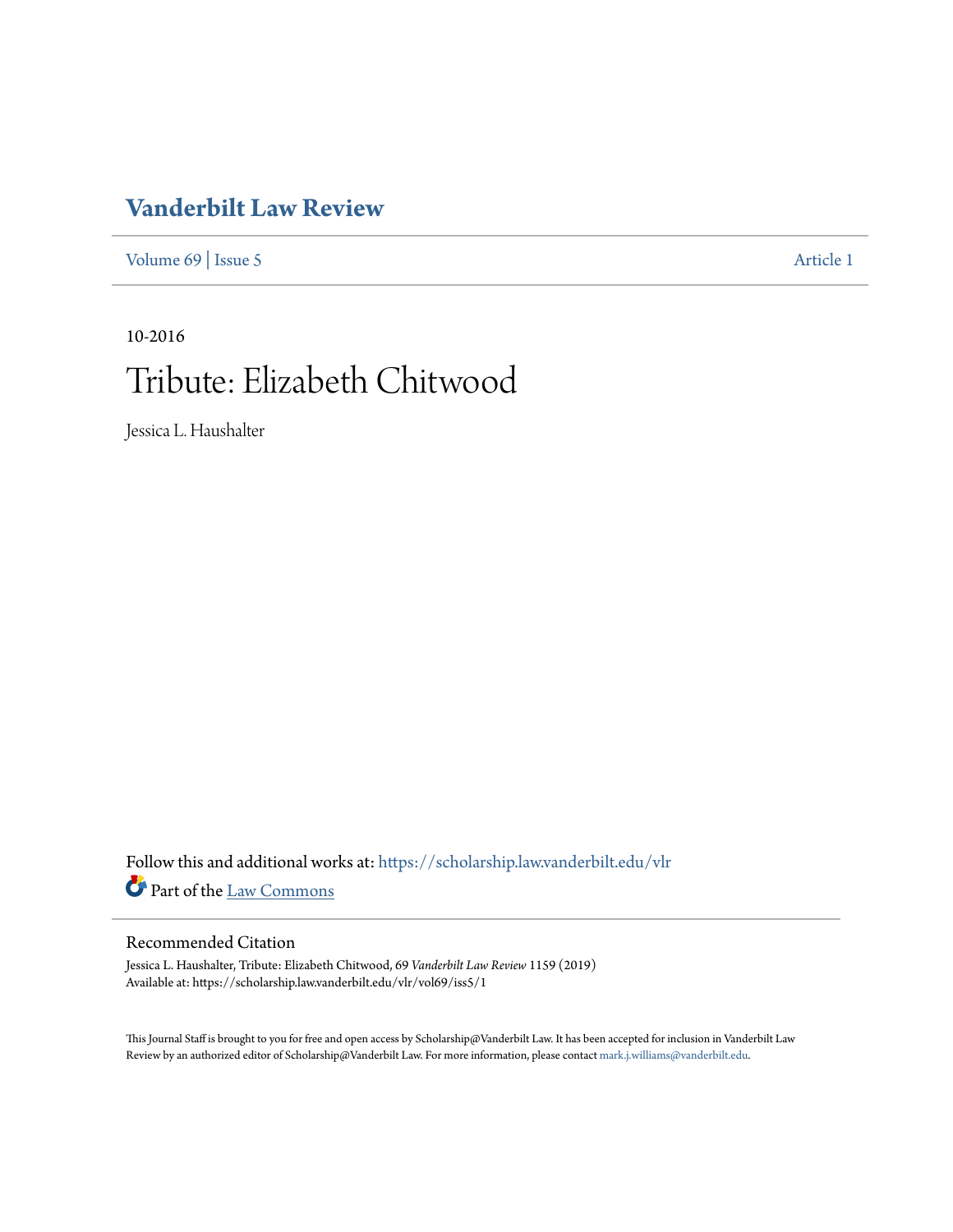# **VANDERBILT LAW REVIEW**

VOLUME 69 0CT 2016 NUMBER 5

# **TRIBUTE**

*Elizabeth "Beth" Chitwood was one of the newest members of the* Vanderbilt Law Review. *Our community mourns her unexpected loss and is grateful for the time we were able to share with her. The following Tribute* briefly *highlights Beth's contributions to the Vanderbilt Law community and the* Vanderbilt Law Review.

## **Elizabeth Chitwood**

On the first day of law school, Dean Pavlick informed us that we had fewer than one-thousand days until our law school graduation. This number simultaneously seemed both big and small. What we did not know on that first day was that we would only have 377 days with one of our fellow students, Elizabeth "Beth" Chitwood.

Beth came to school that day with a bright orange flower accessory in her hair. I do not know what everyone thought about her flower on that first day, but I am certain that everyone remembered it. We would quickly learn that Beth wore a flower in her hair every day; it was her "brand." As a music major in undergrad, Beth aspired to practice music and copyright law, so having a brand suited her. Before long, however, we learned so much more about the girl behind the flower.

Beth was extremely intelligent, always having a quick answer when cold-called in class. She was one of the fastest readers I have ever encountered. She was also incredibly generous, never failing to point a classmate struggling with a legal concept in the right direction. Beth's law school talents were recognized with her selection to the *Vanderbilt Law Review,* a great honor that I know she cherished.